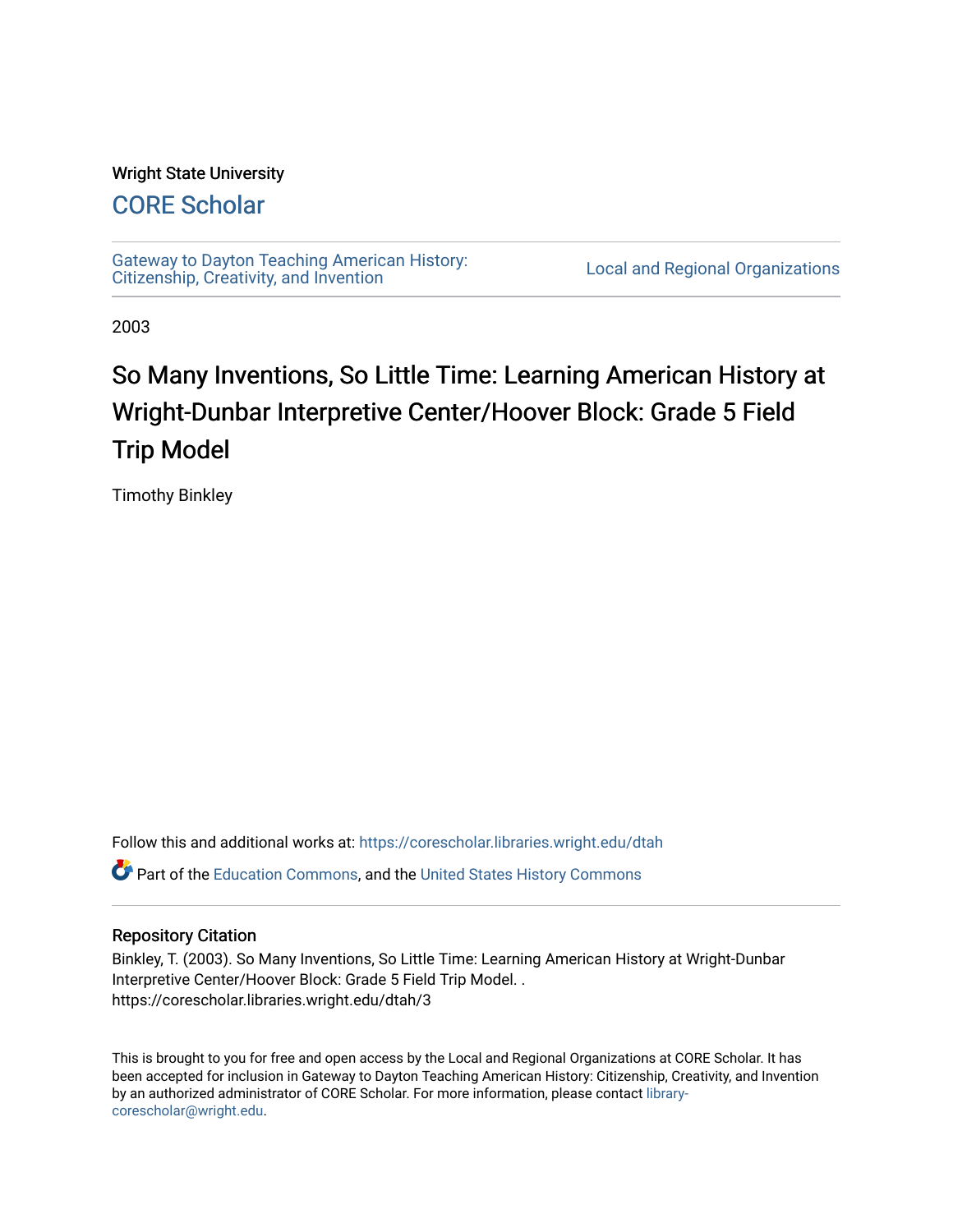#### LEARNINGAMERICAN HISTORY AT WRIGHT-DUNBAR INTERPRETIVE CENTER / HOOVER BLOCK *GRADE* 5 *FJELD TRIP MODEL*  By- Timothy Binkley

*Lesson Title:* "So Many Inventions, So Little Time" *Lesson Location:* Wright-Dunbar Interpretive Center, Invention Time Line Display Area *Time Allotment:* 60 minutes for main activity, 60-90 additional minutes to view other exhibits afterward. *Overview:* The period 1875-1925 was a time when scientists and inventors made many significant advances in science and technology. *Standard(s):* History Benchmark A: "Create time lines and identify possible relationships between events." (p.28)

- *Indicator(s) Addressed:* Grade-Level indicator for Grade Five, Chronology: "1. Create time lines and identify possible relationships between events." (p.44)
- *Media Resources:* National Park Service "Turn of the Century" exhibit, first floor of the Wright-Dunbar Interpretive Center.
- *Preparations for Teachers:* At the turn of the century, the neighborhood now known as the Wright-Dunbar Village was a vibrant community. This is the neighborhood in which the Wright brothers lived and worked. This is the place in which they started their printing business, entered into the bicycle business and became involved with the mystery of flight. ... The [Wright-Dunbar Interpretive] center's exhibits focus on the Wright brothers' printing and bicycle businesses, their family history, and their association with poet, Paul Laurence Dunbar.

*(Source: http://www.nps.gov/daav/cul wrightcyclecompany way.htm)* 

Be sure to visit website http://www.nps.gov/daav/cul\_wrightcyclecompany\_way.htm for more official information on this site.

See also pages 31-38 in Mary Ann Johnson's book: *AFieldGuide to Flight on the Aviation Trail in Dayton, Ohio* (Dayton: Landfall Press, 1986). Multiple copies ofthis book are available at the Dayton Metro Library system (Catalogue no. T77173 J68F). ISBN 0-913428-58-2.

It is worth noting that the Dayton Aviation Heritage National Historical Park has produced the following teaching guides / lesson plans: "From Wheel to Wing: A Guide to Teaching the invention of Flight" and "The Wright Story: A Teaching with Historic Places Lesson Plan on the Wright Cycle Company Building." These two excellent resources are available for your use. Call 937-225-7705 to ask for copies.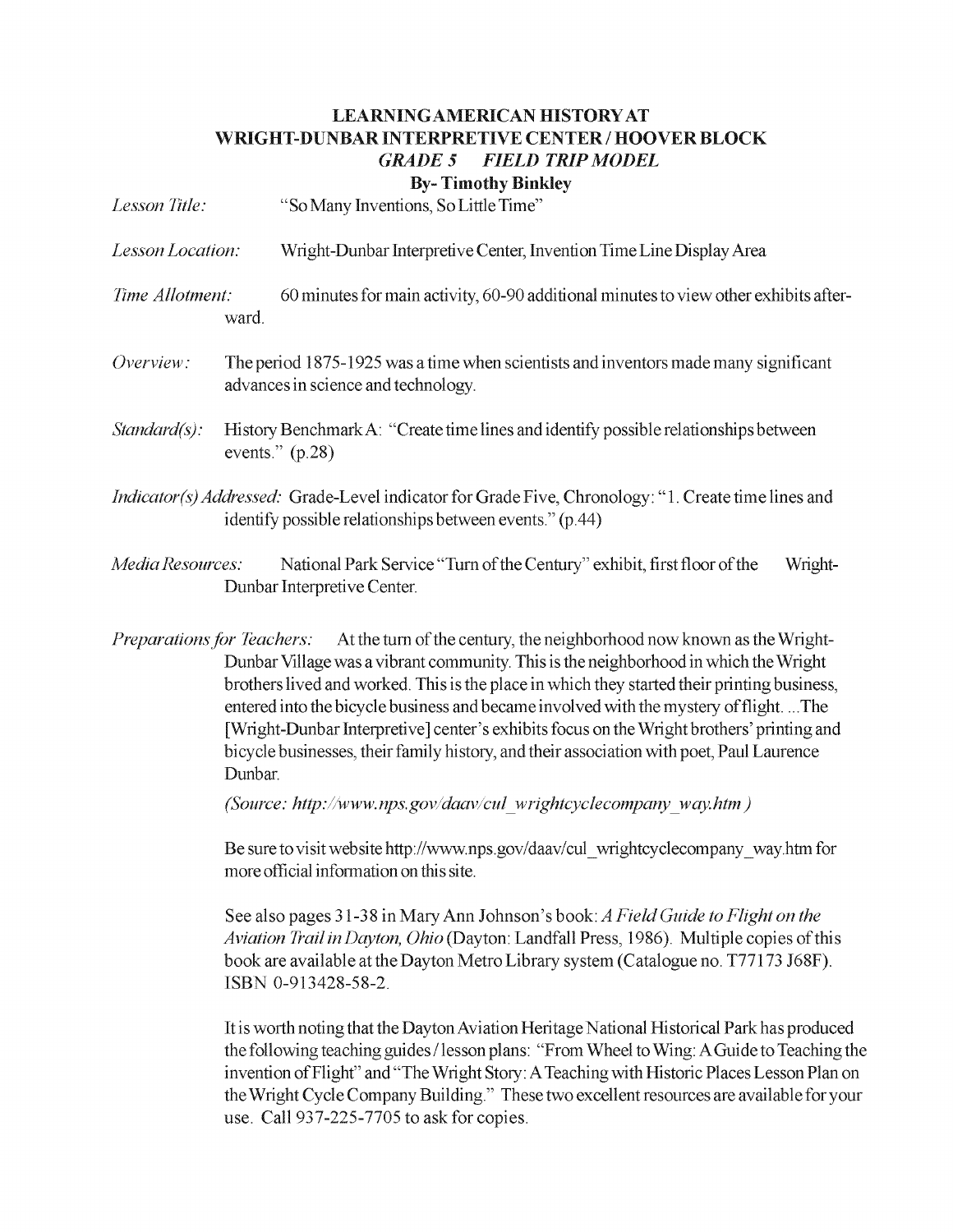REMEMBER TO MAKE YOUR RESERVATIONS WELL IN ADVANCE. Please call the Dayton Aviation Heritage National Historical Park (937-225-7705) to schedule your visit.

Before taking this field trip, in the classroom: Tell students that they will be expected to take notes during the field trip. Therefore, they will need to take paper or writing pads and a pen or pencil with them. Itis up to the teacher to decide ifthese items will be collected and transported to the site in a group box, orifitis better to have each student carry their own from school to the site and back.

Upon arrival, introduce the National Park Service staff member who will be assisting. Share a brief word of welcome and state these guidelines for visiting.

We ask you to:

- Stay with your group at all times;
- Listen carefully to the guide and teacher;
- Ask questions as you go;
- Respect other visitors who are here to enjoy the park;

• Respect the property by not littering and by not touching artifacts unless invited to do so.

In the entry way Gust beyond the bookstore and restrooms), pause to read and discuss the "Dayton West Side" and "Dayton Aviation Heritage National Historical Park" interpretive signs.

Follow this by entering the theater and viewing the 20 minute introductory movie.

*Activity Description:* Enter the "Turn ofthe Century" exhibit room. Carefully view the exhibits in this room. Find six (6) different objects shown or mentioned in the exhibits. Note what they are, who invented them and when they were invented. Using graph paper, chart the invention data you selected on a time line of your own construction. Begin the time line with 1875 on the left and end it at 1925 at the right.

> Look for similarities between inventions. Try to identify at least one invention that may have led to the development of another invention. (Example: find an invention that may have helped the Wright Brothers invent the airplane.) On your timeline, circle the names of these related inventions. Link these two circled items with a double line.

> Teachers: FYI-here is information from the "Turn of the Century" exhibit cases and panels. This information is the basis for the activity.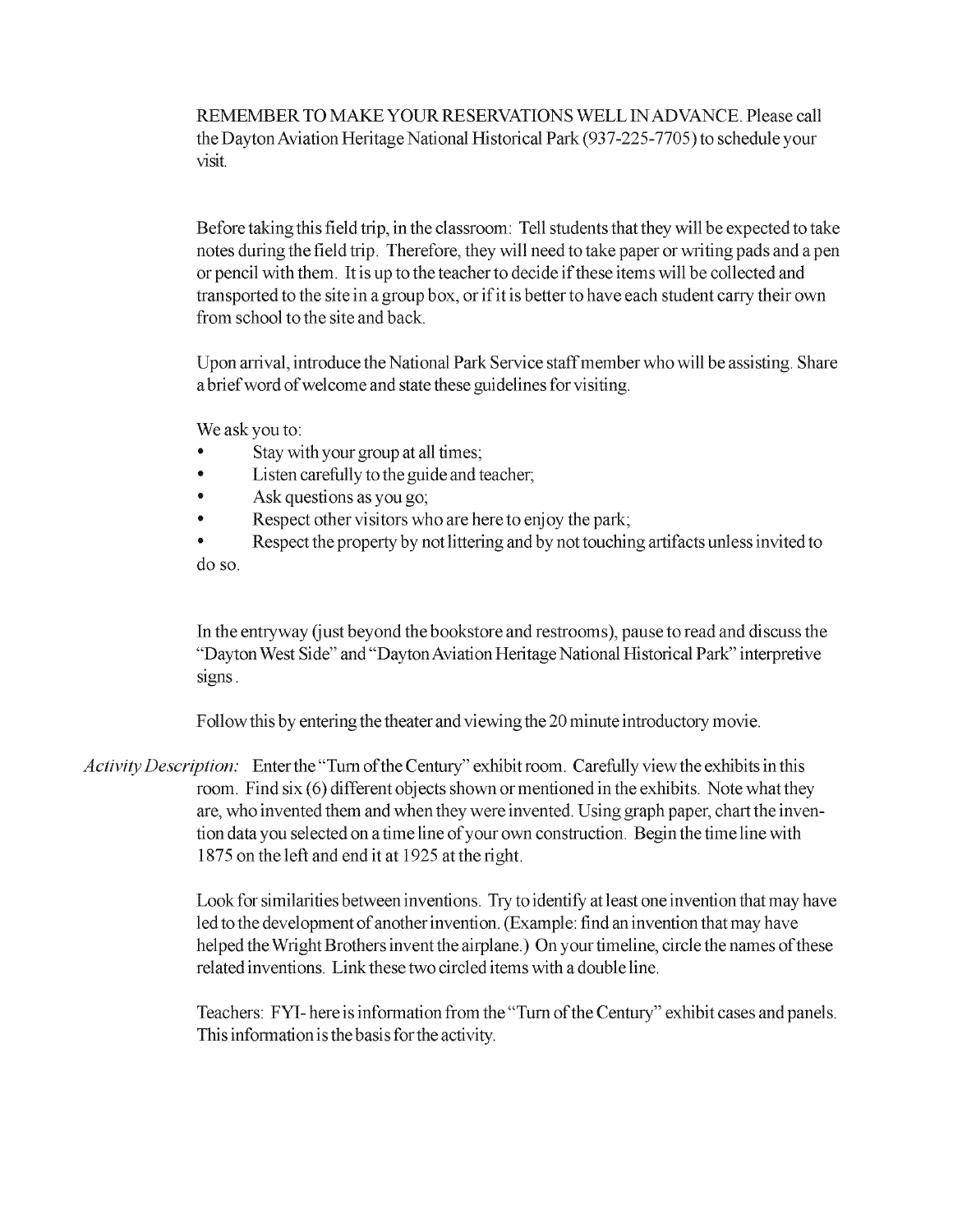#### Inventions from the period 1875-1925:

| 1876 | Telephone                                                                    | Alexander Graham Bell   |
|------|------------------------------------------------------------------------------|-------------------------|
| 1876 | Combustion Engine                                                            | Nikolaus A. Otto        |
| 1879 | (Incandescent) Light Bulb                                                    | Thomas Edison           |
| 1885 | Automobile                                                                   | Karl Benz               |
| 1885 | Motorcycle                                                                   | Gottlieb Daimler        |
| 1886 | Linotype Composing Machine                                                   | Ohman Mergenthaler      |
| 1888 | Pneumatic ("air-filled") Tire                                                | John Boyd Dunlop        |
| 1895 | Glider (wind-powered aircraft)                                               | Otto Lilienthal         |
| 1896 | Aerodrome (powered unmanned aircraft)                                        | Samuel Pierpont Langley |
| 1899 | Zeppelin (rigid lighter-than-air flying machine) Ferdinand Graf von Zeppelin |                         |
| 1902 | Air Conditioner                                                              | Willis H. Carrier       |
| 1903 | Airplane (powered, manned, heavier-than-air craft) Wilbur & Orville Wright   |                         |
| 1911 | Automobile Self-starter                                                      | Charles F. Kettering    |

*Assessments with Rubrics:* 

To assess the effectiveness of this activity, collect the invention time lines at the end of the day and grade them according to the following criteria:

### **TIME LINE CHARTING PROJECT RUBRIC GRADE 5**

|   | <b>DATA</b>        | <b>CHRONOLOGY</b>   | <b>MECHANICS</b> | <b>EFFORT</b> |
|---|--------------------|---------------------|------------------|---------------|
| 4 | All data correct   | All items in order  | Very legible     | Much effort   |
| 3 | Most data correct  | Most items in order | Mostly legible   | Some effort   |
| 2 | Some data correct  | Some items in order | Rather illegible | Little effort |
|   | All data incorrect | No items in order   | Very illegible   | No effort     |

*Extensions:* 1) Have the students share their charts and data. Ask them to decide which of the listed inventions they wouldn't mind living without, and which they find most necessary.

> 2) Ask: "If you could make one of the inventions on your list even better, what would it be and what would you like your improved invention to do? Would you choose to work alone or along with other people?" Wait for responses.

> 3) Ask: "Can you imagine life before 1875? What do you think it would be like to live before the invention of the modern time-saving and labor-saving devices we take for granted?" Have the students share their thoughts concerning what would be nice about living back then and what would be unpleasant or difficult.